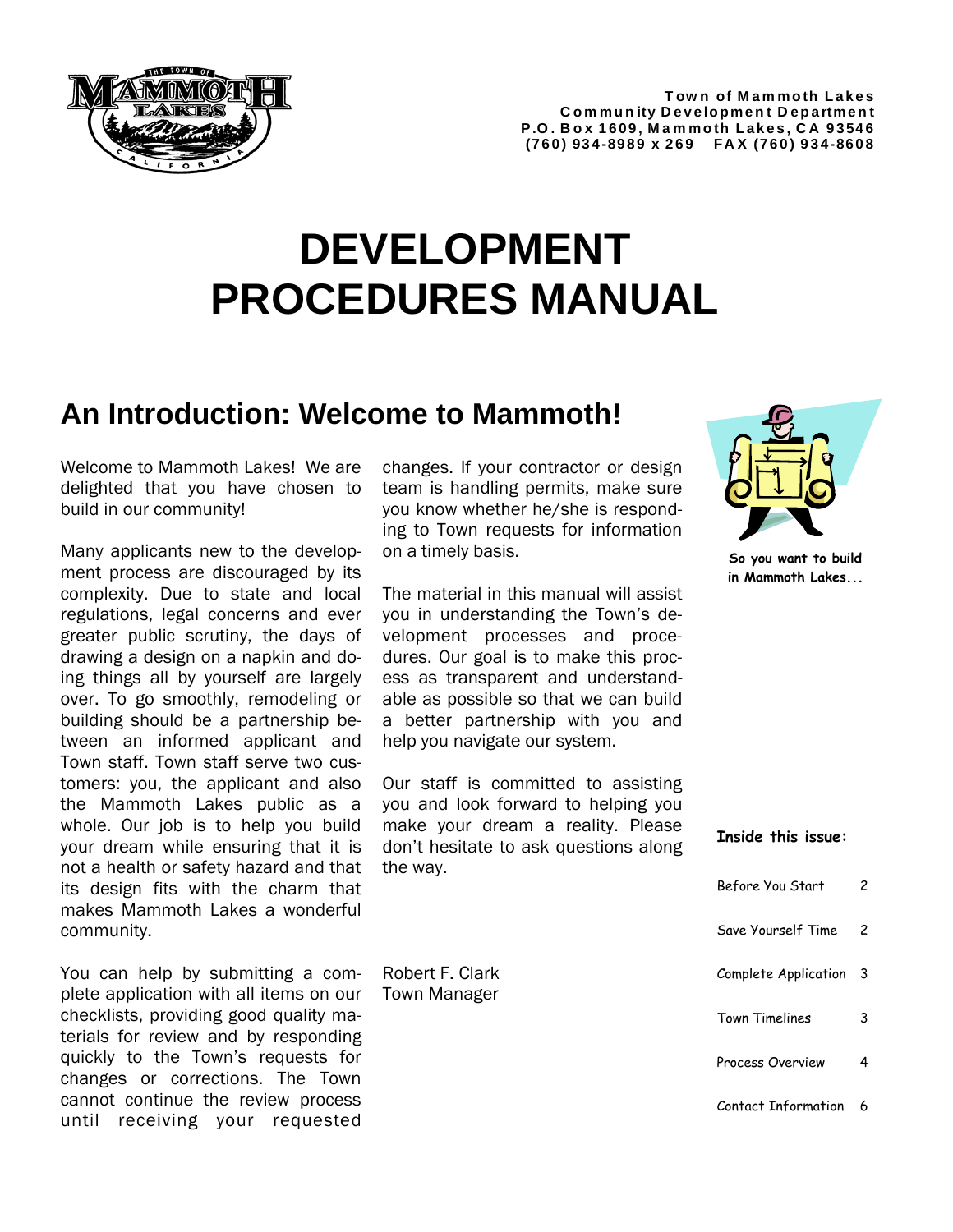# **Questions to Ask Before You Start**

Before you even submit an application with the Town (or, preferably, before you even purchase the property), you should visit the Community Development counter at Town Hall and do some research. Ask Town staff some of the following questions to find out more about your property and what you can or cannot build there.

- What is the zoning?
- What are the permitted uses?
- What are the setbacks?
- Are there any other development projects occurring nearby?
- What permits would be required to build the project?
- What fees would be required to build the project?
- What grading or infrastructure requirements might affect the project?



- How long should I expect the process to take?
- Are there any special conditions of my property that I should know about?

# **How to Save Yourself Time and Money**

Below are some general tips to help you save time and money in the development process:

- Consult with Town staff early about developing your property.
- Retain the services of a competent, professional design team.
- Designate a Project Contact Person who will be responsible for the overall coordination of your project with Town staff. Many projects get bogged down when there are "too many cooks in the kitchen."
- If the project is publicly sensitive (i.e., infill project or higher density than surrounding area) meet with neighbors early to receive their input.
- Research the history of the site and understand the setting and context.
- Carefully review all applicable Town codes, ordinances, policies, guidelines, and submittal requirements prior to preparing any proposal. Copies are available at the Community Development Department.
- Submit a complete application and include all items on the Town's checklists. The Town will not accept incomplete applications at the counter.
- Call ahead for appointments to meet with Town staff, indicate purpose of meeting and how many people you will bring. This will help us to schedule our time so that we give you our full attention.
- Follow up with outside agencies. Initiate direct contact with key staff from outside agencies to which your project is referred.
- Expect the Town to seek high standards of design and a very detailed package of development plans. Checklists are available from the Town's Planning, Building and Engineering Divisions and are attached to each application.
- Respond quickly to Town requests for changes or corrections. Many times approvals and permits get slowed down because the applicant has not responded to Town requests. The Town cannot continue to process the project until its requests for changes or corrections have been made. Be sure your contractors or design team respond quickly.
- Follow-up on all conditions of approval. The conditions may require completion of certain items prior to final map recordation, grading permits or building permits. The Town will be checking to ensure these items are completed.
- Carefully review with Town staff all fees that will apply to your project.
- Plan your construction schedule carefully. Allow for winter conditions. Note the review times for Town processes provided in this document and plan accordingly. Discuss scheduling with Town staff. While they will work efficiently to meet turnaround time goals, they cannot skip steps of the process to accommodate your timing.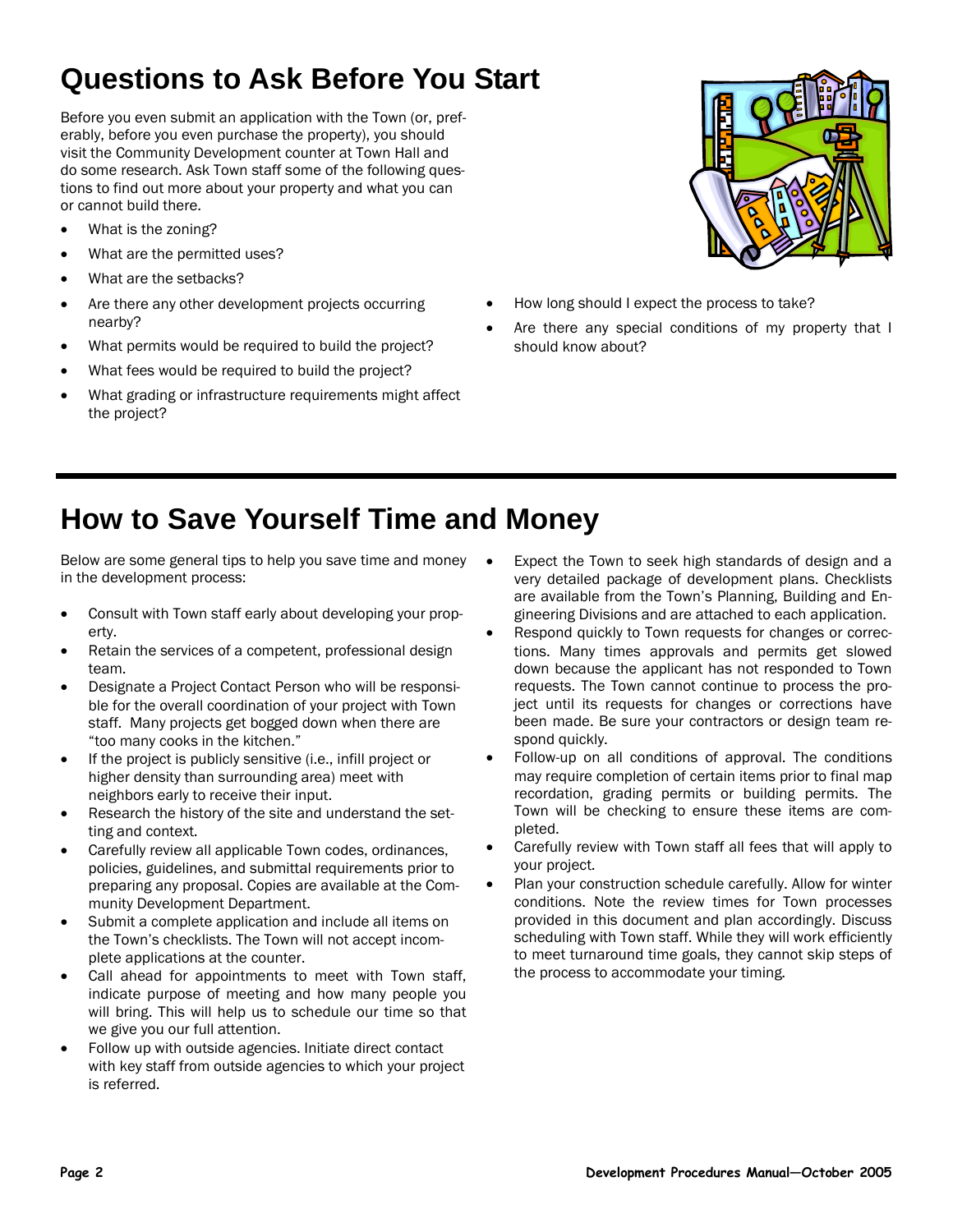# **A Complete Application: The Critical First Step**

To provide predictable process timelines and maintain staffing levels, the Town Manager has approved a new policy which states, in summary, that the Town only accepts complete submittals.

The Town provides an intake checklist to the applicant listing all items necessary to submit an application. These checklists are available at the Community Development Department and can be found on the Town's website at

www.ci.mammoth-lakes.ca.us The applicant must submit the appropriate application package along with the intake checklist to a Town Permit Technician. A Technician will review the application package with the applicant at the counter. A Technician will review each item on the intake checklist. If an application is missing items, it will be returned to the applicant or the applicant's agent for resubmittal at a later date.

Town staff encourages applicants to call to request a specific appointment time to make a submittal. In this way Town staff can set aside dedicated and concentrated time to go over the application with the applicant at the counter and limit interruptions.

By submitting a complete application with all items on the checklist, you will pave the way for a faster and smoother review by Town staff. The goal of this process is to provide an effective and timely project review process that benefits everyone.

# **Timing is Everything: Town Review Times**

*The Town of Mammoth Lakes commits that it will meet the time standards noted below for each application type 90% of the time. If a project requires a major redesign midway through the process, the process will start over and subsequent reviews will require first submittal review times.* 

#### *All times are shown in working (not calendar) days*

### **Planning Division**

| <u>Fianning Division</u><br><b>Completeness Review</b> |         |  |
|--------------------------------------------------------|---------|--|
| within 22 days of application (30 calendar days)       |         |  |
| Administrative Permit with hearing                     |         |  |
| 40 days                                                |         |  |
| Administrative Permit (internal staff review only)     |         |  |
| 20 days                                                |         |  |
| Use Permit                                             |         |  |
| 50 days + CEQA, if applicable                          |         |  |
| <b>Tentative Map</b>                                   |         |  |
| 80 days (4 months)                                     |         |  |
| <b>Administrative Permit</b>                           |         |  |
| 40 days                                                |         |  |
| Lot Line Adjustment                                    |         |  |
| 30 days                                                |         |  |
| Sign Permit                                            |         |  |
| 15 days<br>Zoning Code/Master Plan Amendment           |         |  |
| 100 days + CEQA, if applicable                         |         |  |
|                                                        |         |  |
| <b>CEQA</b>                                            |         |  |
| Categorical Exemption = 5 days                         |         |  |
| Negative Declaration $=$ 30 days                       |         |  |
| $EIR/EIS = 180$ days                                   |         |  |
|                                                        |         |  |
| <b>Engineering Division</b>                            |         |  |
| <b>Development Review</b>                              | 20 days |  |
| Grading/Improvement Plan Review                        |         |  |
| 1 <sup>st</sup> Submittal                              | 20 days |  |
| 2 <sup>nd</sup> Submittal                              | 10 days |  |
| 3 <sup>rd</sup> and Subsequent Submittals              | 5 days  |  |
|                                                        |         |  |
|                                                        |         |  |

#### **Building Division**

| Plan Checks                           |         |
|---------------------------------------|---------|
| 1st Submittal                         | 15 davs |
| 2nd and Subsequent Submittals 10 days |         |

Non plan-checked permits (e.g., woodstove, electrical, mechanical, re-roof, water heater) 2 working days

Building Inspection (providing all information is given by 7:00 a.m. cut-off time) within 24 hours of request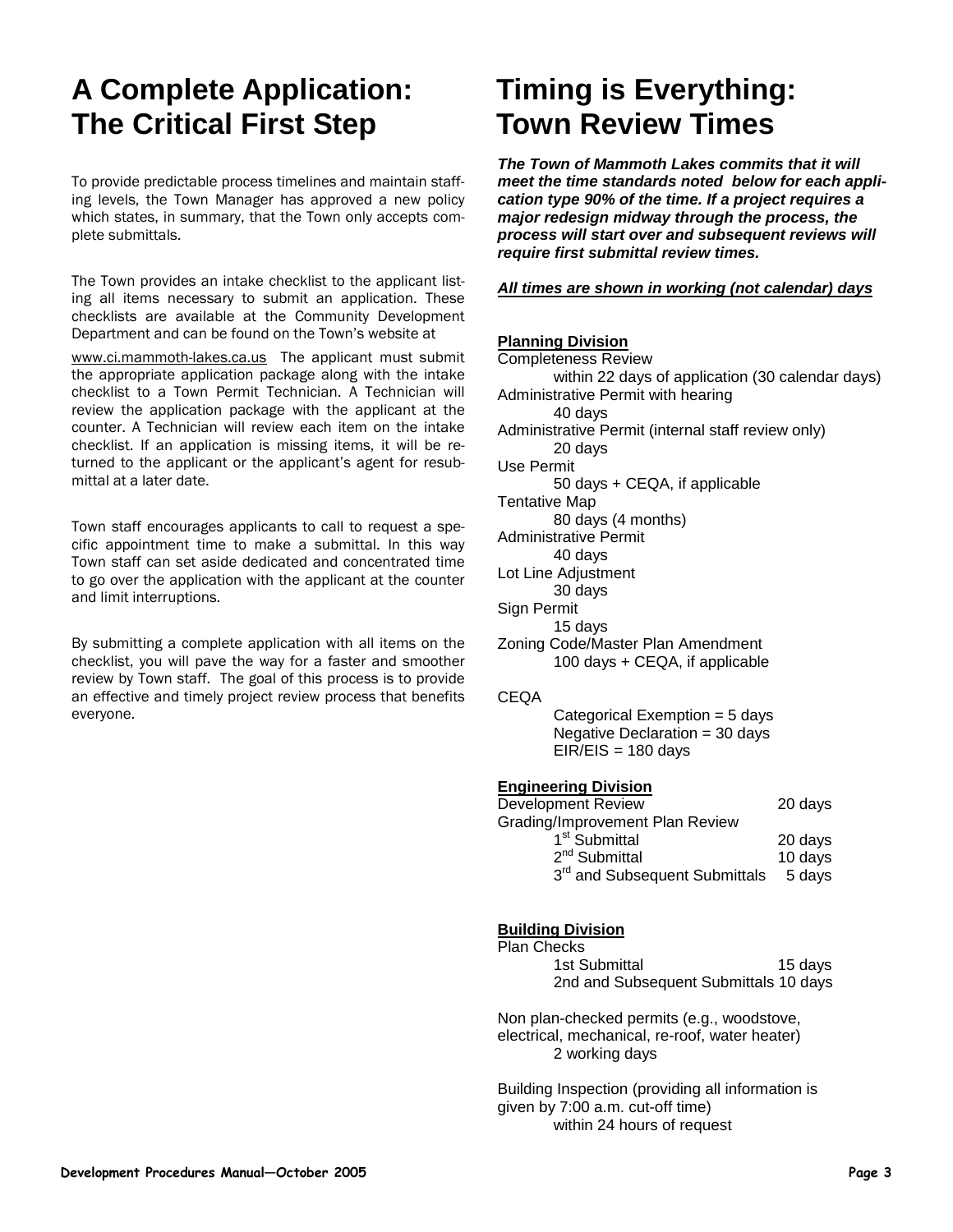# **The Process: An Overview**

The chart below shows the basic steps of the Town's full development process. If you have a small project or if you are making minor changes such as re-roofing or a small remodeling job, not all of these steps will apply to you. If your project is significant, however, such as condominium or new commercial constructon, you will be following these steps. Below is an explanation for each step in the chart.



### **PROJECT DESIGN PHASE**

### **PROJECT CONSTRUCTION PHASE**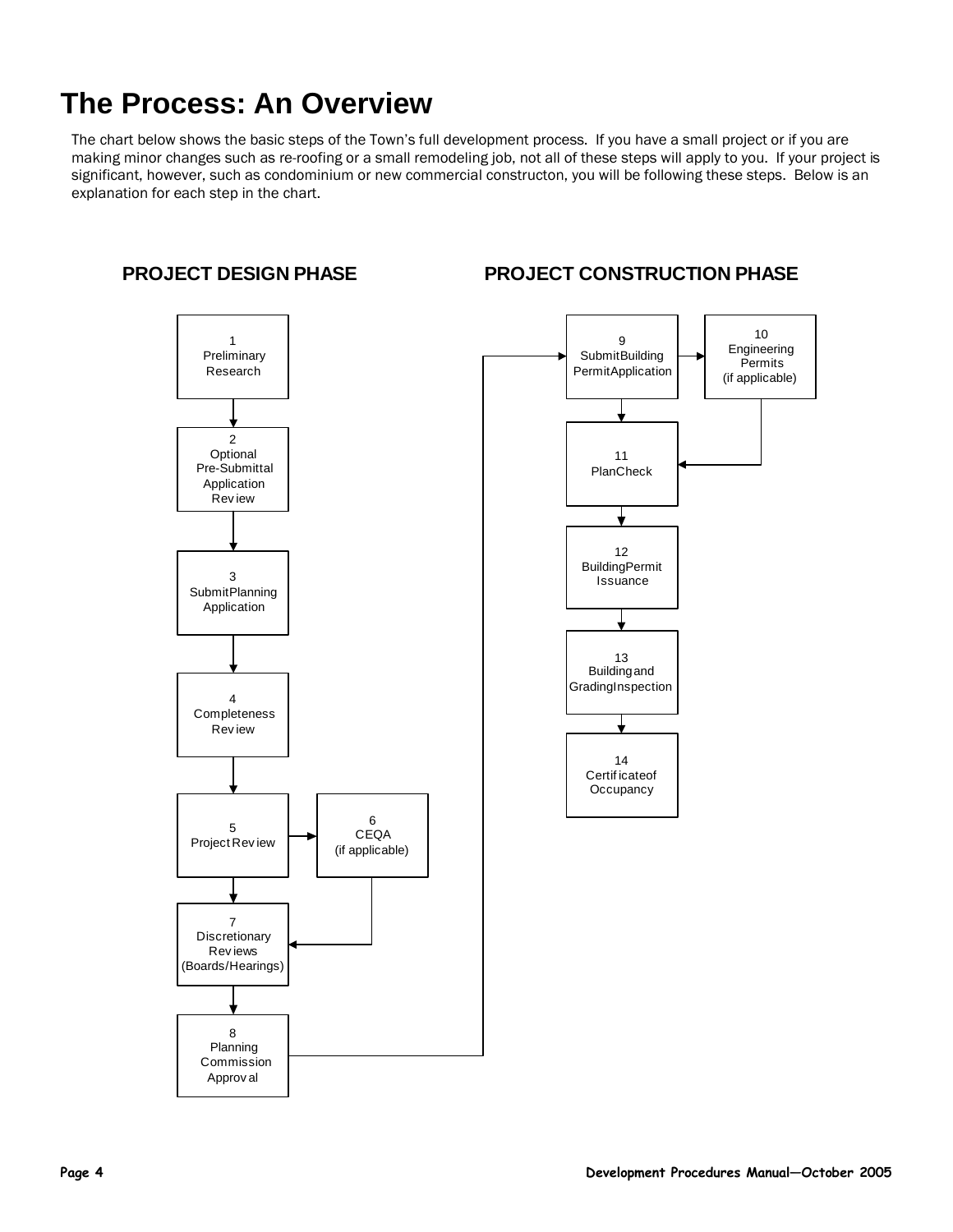### PROJECT DESIGN PHASE

Well before construction starts most projects will need to have their design approved by the Town's Planning Division.

#### 1. Preliminary Research

Before submitting an application you should perform some basic research. Talk to the Town's Planning Division.

#### 2. Optional Pre-Submittal Application Review

The Town offers applicants the option to meet with staff prior to submitting a formal application in order to obtain basic, *nonbinding* advice and general information on their project plan. Staff can provide helpful tips to turn your dream into a reality.

For more complex projects, the Town also offers a more formal pre-submittal application review process. This process provides an opportunity for Planning Commission and Advisory Design Panel review.

#### 3. Submit Planning Application

An applicant will submit a formal application for Planning review with Community Development.

#### 4. Completeness Review

Within 30 days of submission if a completeness review is satisfactory, the Planning Division will let you know whether your application includes all necessary items in sufficient detail to perform a full-scale review. It will be formally deemed "Complete" or "Incomplete." If incomplete, you will be given the opportunity to resubmit.

#### 5. Project Review (1-12 months, usually 1-4)

A thorough review is done of your project application. The Planning Division routes copies to other Town departments and divisions, as well as outside agencies, for their comments. This review is extensive and may take multiple cycles to coordinate comments and responses.

#### 6. CEQA (1-12 months)

If your project requires environmental review per the California Environmental Quality Act ("CEQA"), it is done in this phase. The CEQA process can take from one month to a year, depending upon the complexity of the project.

#### 7. Discretionary Hearings (1 month for each)

Projects of a certain size/scope will be sent for public hearing before the Planning Commission. The Commission will hear your case and make a recommendation regarding its approval or rejection. You may appeal the decision to the Town Council.

#### 8. Planning Approval

Once the review and hearing phases are complete, your project will (hopefully) be approved, usually with some conditions (things that must occur during construction).

### CONSTRUCTION PHASE

Now that your project design has been approved, you can move into the construction phase by applying for grading and building permits.

#### 9. Engineering

Many Planning applications also require the applicant to get Engineering permits or approvals such as grading permits. The Public Works Department is happy to assist you.

#### 10. Submit Building or Engineering Services Application

Once you have received Planning approval, you may apply for a Building Permit with the Building Division. Your design professionals will need to prepare detailed structural drawings for the Town's review and submit all checklist items.

#### 11. Building and Engineering Plan Check

The Building and Engineering Services Divisions will route your plans to other Town divisions and departments for review and comment, and will identify necessary corrections. You may have to go through more than one review cycle until the plans are approved. You will be responsible for plan submittals to other agencies such as the Water District, School District, Health Department, etc.

#### 12. Building and Engineering Services Permit Approval

When all corrections have been made and approved by staff and all fees are paid, you may be issued a Building Permit and begin construction.

#### 13. Building and Public Works Inspection

At various phases of construction, you will need to have a building inspector and a public works inspector review work done to ensure compliance with all codes. There will likely be multiple inspections as your project progresses. A list of most of the required inspections is provided on your inspection card or a Building or Public Works Inspector can advise you when inspections are needed. The inspection card is your record of what inspections have been approved.

#### 14. Certificate of Occupancy/Permit Finaled

When construction is complete and you have passed all building inspections, your Building Permit will receive final approval and you will receive a Certificate of Occupancy.

Congratulations! You've done it!